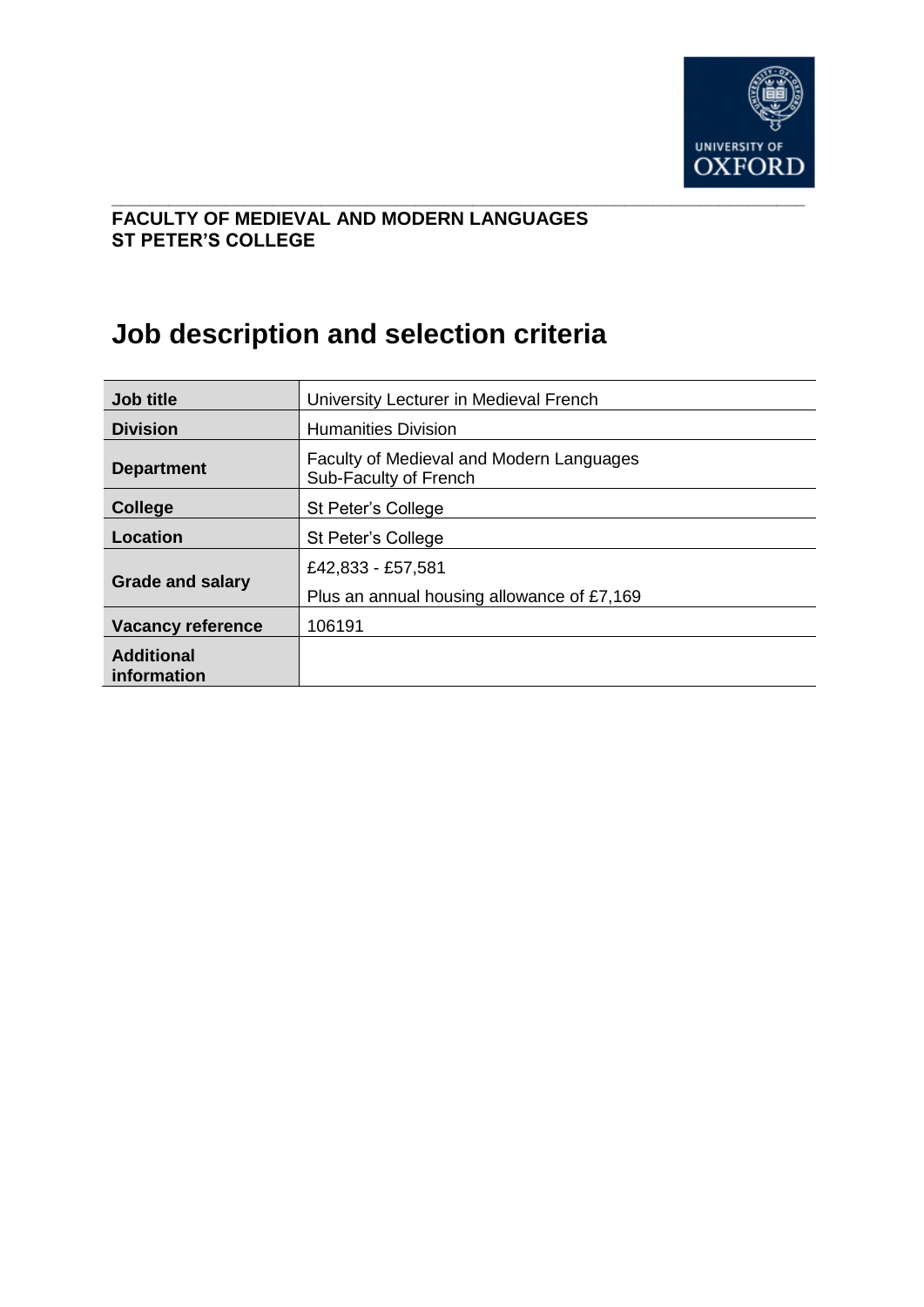# **Introduction**

### **The University**

The University of Oxford is a complex and stimulating organisation, which enjoys an international reputation as a world-class centre of excellence in research and teaching. It employs over 10,000 staff and has a student population of over 21,000.

Most staff are directly appointed and managed by one of the University's 130 departments or other units within a highly devolved operational structure - this includes 5,900 'academicrelated' staff (postgraduate research, computing, senior library, and administrative staff) and 2,820 'support' staff (including clerical, library, technical, and manual staff). There are also over 1,600 academic staff (professors, readers, lecturers), whose appointments are in the main overseen by a combination of broader divisional and local faculty board/departmental structures. Academics are generally all also employed by one of the 38 constituent colleges of the University as well as by the central University itself.

Our annual income in 2010/11 was £919.6m. Oxford is one of Europe's most innovative and entrepreneurial universities: income from external research contracts exceeds £376m p.a., and more than 70 spin-off companies have been created.

For more information please visit [www.ox.ac.uk](http://www.ox.ac.uk/)

#### **Humanities Division**

The Humanities Division is one of four academic divisions in the University of Oxford, bringing together the faculties of Classics; English; History; Linguistics, Philology and Phonetics; Medieval and Modern Languages; Music; Oriental Studies; Philosophy; and Theology, as well as the Ruskin School of Drawing and Fine Art. The division has responsibility for over 500 members of academic staff, for over 4,000 undergraduates (more than a third of the total undergraduate population of the University), and for about 1600 postgraduate students.

The Division offers world-class teaching and research, backed by the superb resources of the University's libraries and museums, including the famous Bodleian Library, with its 11 million volumes and priceless early book and manuscript collections, and the Ashmolean Museum of Art and Archaeology. Such historic resources are linked to cutting-edge agendas in research and teaching, with an increasing emphasis on interdisciplinary study.

The Division's faculties are among the largest in the world, enabling Oxford to offer an education in Arts and Humanities unparalleled in its range of subjects, from music and fine art to ancient and modern languages.

For more information please visit:<http://www.humanities.ox.ac.uk/>

#### **Faculty of Medieval and Modern Languages**

The Modern Languages Faculty has roughly 1,000 undergraduates reading for the Honours School of Modern Languages or one of five Joint Schools, and approximately 150 graduate students; there are around 100 academic and support staff holding university posts. The Faculty is one of the leading centres for the study of European language, literature, and culture world-wide, offering expertise in the entire chronological range from the earliest times to the present day, and with specialists in film studies, cultural studies, and cultural history as well as languages and literatures.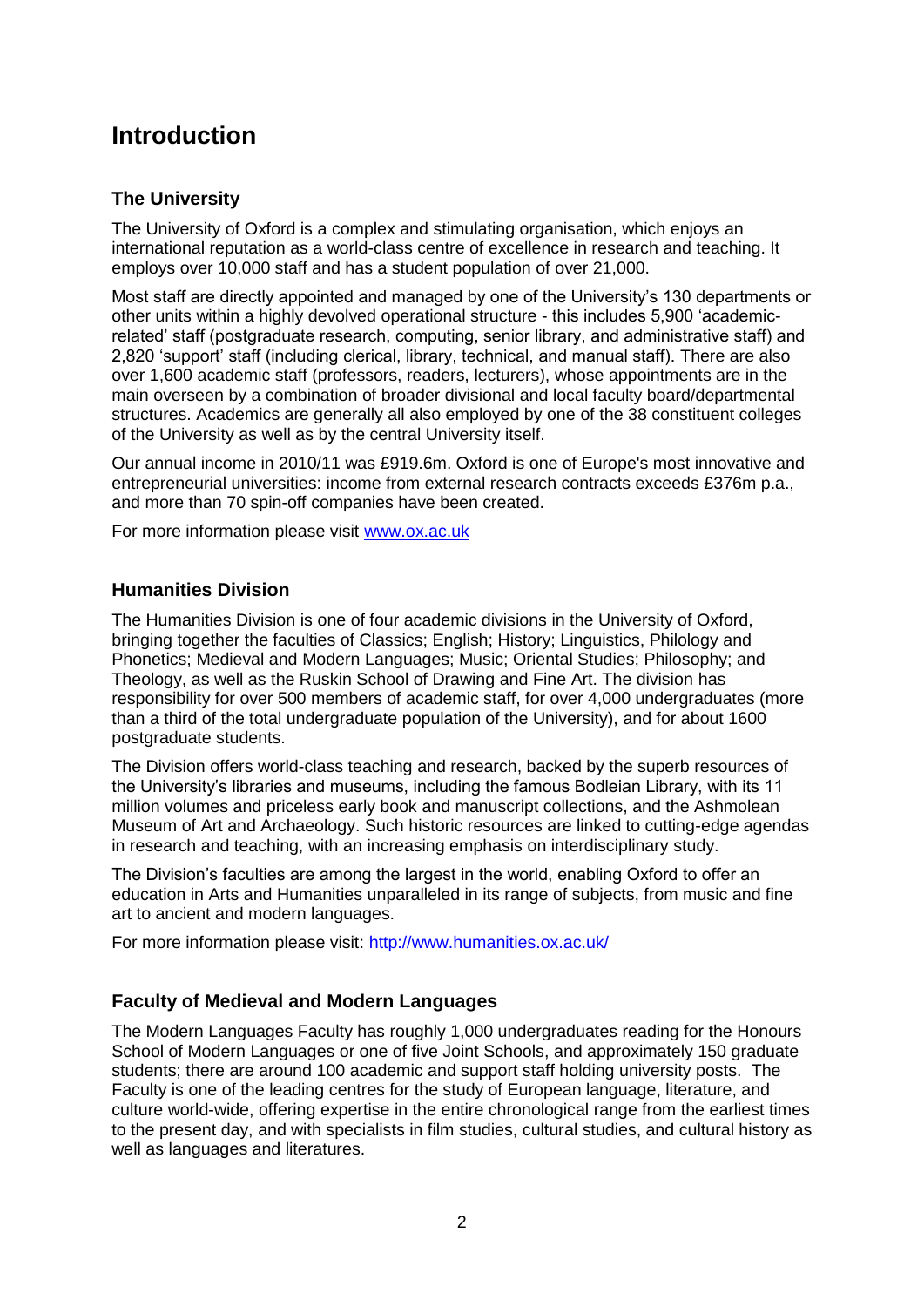The main subjects studied are French, German, Italian, Russian, Spanish, Portuguese, Modern Greek, and Linguistics. The Faculty is partly college-based, and partly housed in University buildings in Wellington Square, where some academic staff and the Faculty's administrative staff have offices, and at the Taylor Institution in St Giles' where some teaching takes place and the main Faculty and research library is based.

For more information please visit:<http://www.mod-langs.ox.ac.uk/>

### **Sub-Faculty of French**

Oxford's French department is the largest in Britain, with over 30 permanent members of staff covering all areas of French literature and language. The quality and range of the department's research has been recognised by outstanding results in the last two Research Assessment Exercises. In 2001 the department received the top grade of 5\*. In 2008 it performed better than any other French department in the UK. In terms of the teaching it provides, French at Oxford was ranked top of all UK University French departments in the Times Good University Guide 2012 and The Complete University Guide 2013. The subfaculty was ranked second in the world in the 2012 QS World University Rankings for Modern Languages.

French has an intake of about 200 students a year. It trains all students thoroughly in the language throughout the course, and offers papers which reflect the diversity and richness of both the language and the culture of France and the wider Francophone world. The flexible course encourages students to develop interests which might range from Grail Romances to French Feminist Thought, Linguistics to Film, or Rabelais to Duras, as well as choosing particular centuries for wider-ranging study.

Lectures together with some seminars and classes are offered by the Faculty; other seminars, language classes and tutorials are for the most part held within Colleges.

### **Medieval French at Oxford**

Medieval French is a vibrant area of French studies at Oxford, at undergraduate, postgraduate and faculty research levels.

Current university postholders in Medieval French are Dr Sophie Marnette (UL in Medieval French, Balliol College: medieval French literature and linguistics) and Dr Helen Swift (CUF in Medieval French, St Hilda's College: late-medieval French literature). The present post replaces Dr Tony Hunt (Emeritus Fellow, St Peter's College). Other Faculty members working in the field include Dr Chimene Bateman (Faculty Research Fellow in Medieval French and Career Development Fellow in French, New College), Mr Jonathan Morton (Junior Research Fellow, New College), and Dr Thomas Rainsford (British Academy Postdoctoral Fellow in Historical Linguistics, Linacre College).

All first-year undergraduates reading French study a medieval text as part of the "narrative fiction" paper (Prelims Paper IV), which is the text most often chosen by students when answering questions in their end-of-first-year exams. This popularity has led to continually increasing uptake of the medieval period paper (Final Honour School Paper VI) by secondyear and fourth-year students, as well as sustained interest in the medieval set texts paper (Paper IX) and more takers for the Special Subject options (Paper XII) in the field. On average, about a third of each cohort of French students take at least one medieval paper for their final exams. There is scope for the new postholder to develop Paper XII options related to her/his area of research expertise. Since Dr Hunt's retirement, the Paper XII option in Anglo-Norman has been frozen; this is an area in which Oxford has particular historical strength as well as current dynamism, given, for instance, the work of Dr Laura Ashe (CUF in English, Worcester College) and the thriving Anglo-Norman Reading Group. Medieval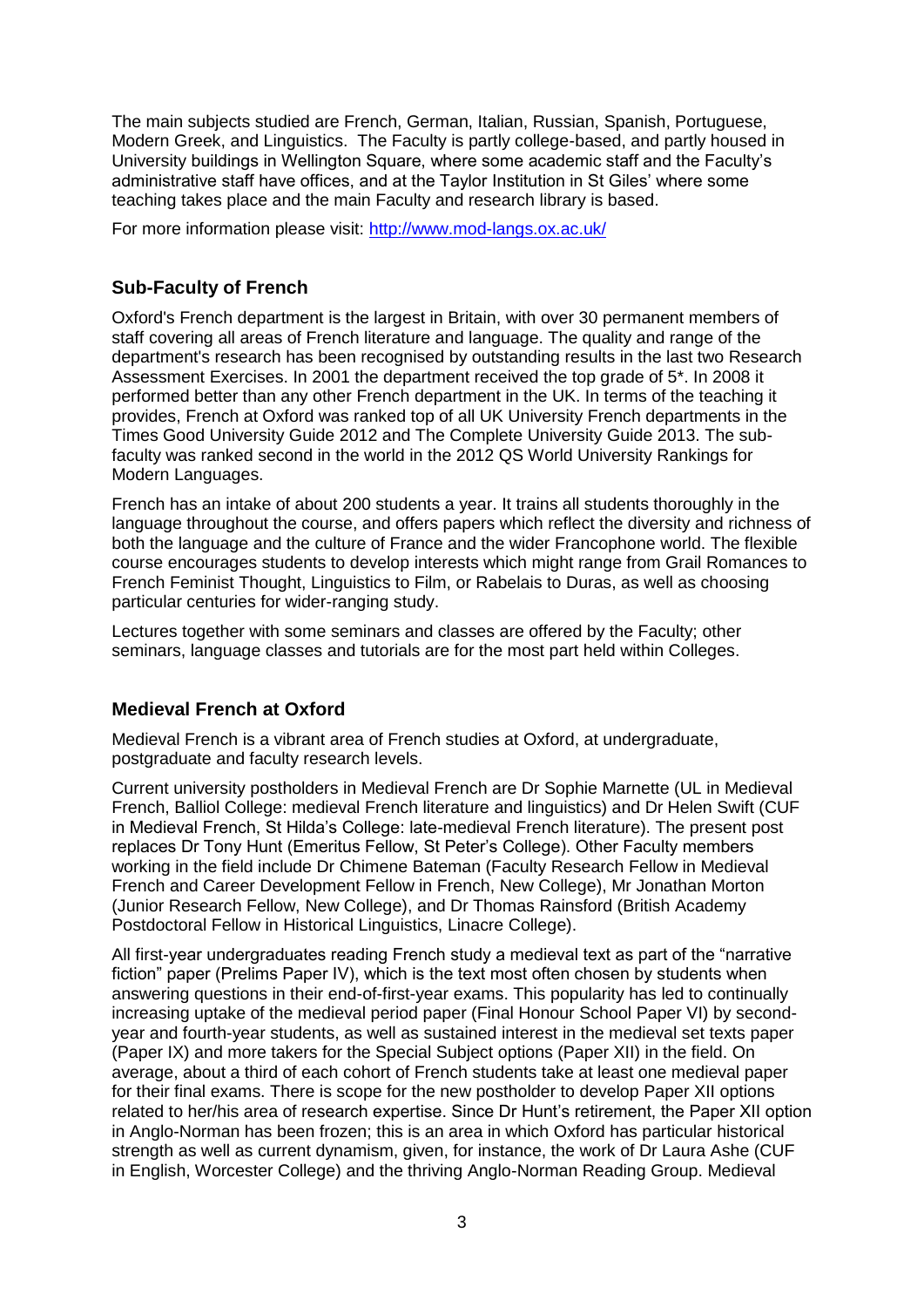postholders also contribute to FHS papers in the English Faculty on earlier (1100-1300) and later (1300-1500) medieval French literature.

There is essential and close collaboration between postholders in medieval French in order to coordinate the teaching of papers to students at *all* colleges offering French. The current postholders have also been keen to promote use of the University's VLE ("Weblearn") for resourcing students' learning of medieval French, for example through video-casted lectures on "reading Old French language".

There is a strong, growing community of postgraduates working at master's and doctoral level, as well as postdoctoral fellows, including a number working on interdisciplinary topics. The fortnightly Medieval French Research Seminar, hosted at the Maison Française d'Oxford, is a dynamic and diverse group of scholars, whose meetings include invited speakers and workshop sessions led by graduate students. Additional informal reading groups focus on particular areas, notably the Anglo-Norman and *Roman de la rose* reading groups. There is energetic collaboration within the subject, shown for instance in the recent British Academy-sponsored research group on "Voices in Medieval French Narrative" led by Drs Marnette and Swift (http://www.mod-langs.ox.ac.uk/narrative-voices/Welcome.html), as well as developing links with other medieval languages within the Faculty. In the Modern Languages Faculty as a whole, there are nearly twenty postholders in medieval languages and literatures.

#### **Medieval Studies at Oxford**

Oxford University has the largest concentration of scholars working in the medieval period in the UK. The size and dynamism of the medieval group within the Humanities Division means that the appointee will be able to interact with specialists in all other areas and periods of medieval studies, ensuring the ongoing cross-fertilisation of ideas and encouraging collaborative work within and across faculties.

The research environment for medieval studies is unusually lively and rich, and focuses on a wide variety of weekly research seminars. Every year the Division welcomes distinguished scholars as Academic Visitors during research visits to Oxford. The interdisciplinary M.St. in Medieval Studies recruits excellent students who wish to work across disciplinary boundaries. The interdisciplinary course also hosts an annual visiting lecturer of international distinction and a series of linked seminars. Postholders from a range of faculties, including Modern Languages, are currently actively engaged in the planning of a Centre for Medieval Studies.

The richness of the university's research culture in medieval studies is revealed by the stream of seminars and lectures listed at the Medieval Studies at Oxford webpage [\(www.medieval.ox.ac.uk\)](http://www.medieval.ox.ac.uk/). The Bodleian's medieval manuscript holdings are of vast importance, and bibliographical work across all periods is focused in the Centre for the Study of the Book [\(www.bodley.ox.ac.uk/csb\)](http://www.bodley.ox.ac.uk/csb). Finally, Oxford's important collection of Anglo-Saxon and medieval antiquities can be seen in the newly redeveloped Ashmolean Museum.

#### **St Peter's College**

There are 38 self-governing and independent colleges at Oxford, giving both academic staff and students the benefits of belonging to a small, interdisciplinary community as well as to a large, internationally-renowned institution. The collegiate system fosters a strong sense of community, bringing together leading academics and students across subjects, and from different cultures and countries.

St Peter's College was founded in 1928. The buildings, in a central but quiet location on the site of the medieval New Inn Hall, range in date from Linton House of 1794 and Canal House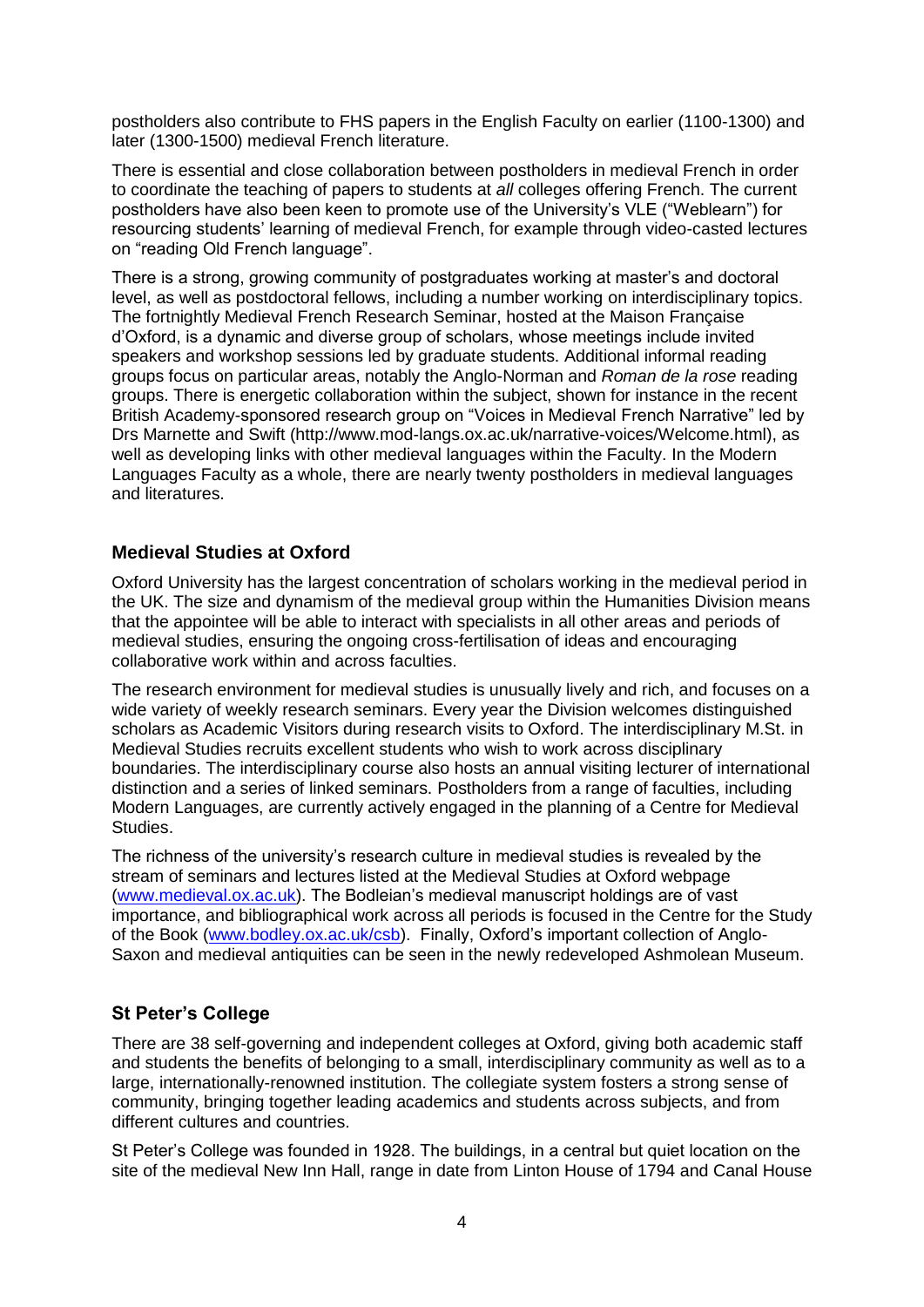of 1828 - both former headquarters of the Oxford Canal Company - through the former parish church of St Peter-le-Bailey, built in 1874 and now the College Chapel, to residents' blocks of the 1930s, 1970s and 1980s. Additional student accommodation is provided in more modern annexes, the most recent of which is adjacent to the Oxford Castle site. The College is a registered charity. Further information about the College may be found at [www.spc.ox.ac.uk.](http://www.spc.ox.ac.uk/)

The College currently has around 340 undergraduates, 120 graduate students and 65 Fellows and Lecturers actively engaged in teaching and research. St Peter's provides a friendly and supportive community for students and academics.

For further details of college allowances and terms and conditions, please see appendix 1 and 2.

#### **Modern Languages at St Peter's**

The appointee will join a strong and flourishing community of linguists at St Peter's. The Fellowship includes three further members of the Modern Languages Faculty: Professor Tom Earle, King John II Professor of Portuguese Studies and Professorial Fellow (due to retire in September 2013, but it is expected that his successor will also be a Professorial Fellow of the College); Dr Kevin Hilliard, University Lecturer and Tutorial Fellow in German; and Dr Claire Williams, University Lecturer and Tutorial Fellow in Brazilian Literature and Culture. Dr Tim Farrant, Reader in French and Fellow of Pembroke College, is a Lecturer at St Peter's, providing tuition in the modern period of the undergraduate syllabus (1715 to the present). A French language post is shared with Hertford College. The College also employs College Lecturers in Spanish, Italian, Modern Greek and Russian.

St Peter's normally admits around ten students per year to read Modern Languages at undergraduate level, either studying two languages, or one language with Linguistics, or one language as part of a Joint School with English, History or Philosophy. The College offers places for French, German, Spanish, Portuguese, Italian, Modern Greek, Russian and Czech, and can therefore cater for a broad range of language combinations. French is generally taken by more students than any other language, thus acting as a 'hub' for Modern Languages within the College. (Currently 16 out of 38 students across the four undergraduate years read French, followed by Portuguese (12), German (11), Spanish (10)).

The College also admits around five graduate students per year to read for Masters and doctoral programmes in Modern Languages. Graduate students are encouraged to develop close links with academic staff, for example through the College's fortnightly programme of seminars presented by graduate students across all disciplines.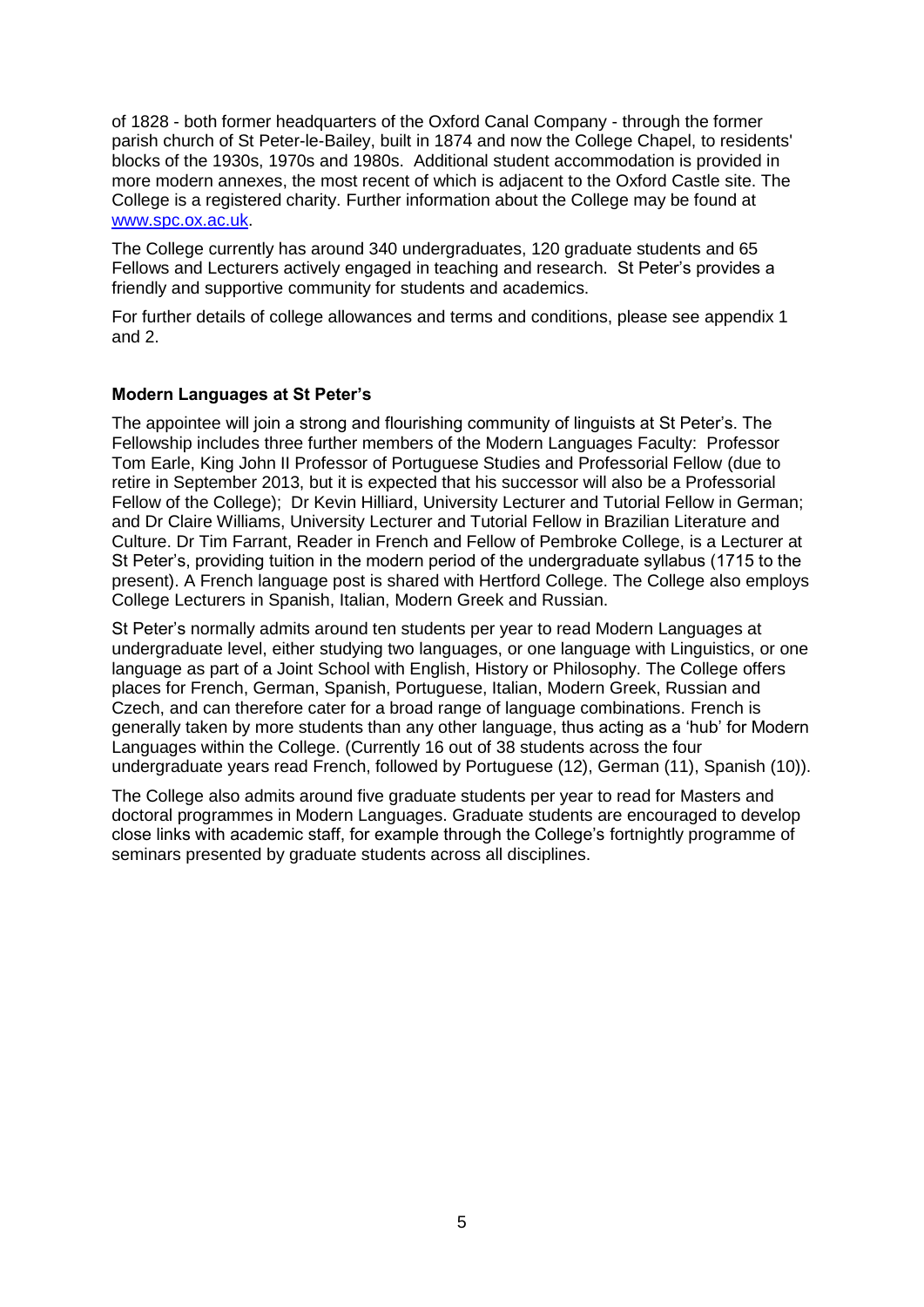# **Job description**

### **Overview of the role**

The Faculty, in association with St Peter's College, is seeking to appoint an individual from 1 October 2013 or as soon as possible thereafter to provide teaching and research in the area of Medieval French.

Details of the Faculty's undergraduate course (via its handbooks) is available from:

https://weblearn.ox.ac.uk/portal/hierarchy/humdiv/modlang

#### **Responsibilities/duties**

- To give no fewer than thirty-six lectures or classes on Medieval French in each year (which may relate to *La Chastelaine de Vergi* for Prelims Paper IV; to any of the medieval FHS papers (VI, IX, XII); and/or to the medieval section of the pre-modern translation paper taken by students reading French Sole (FHS Paper III).
- To give an average of six hours of tutorial teaching in French and Medieval French per week during each of the three terms and report on students' progress. The French teaching, for St Peter's undergraduates, will comprise the core papers for the first-year (Prelims) course, including both language and literature. The Medieval French teaching may include students at other colleges and will cover second-year and final-year (FHS) Papers VI and IX. Final-year Special Subject papers (Paper XII) are currently offered according to the expertise of existing postholders; the new postholder would be expected either to cover any of these or to create a new option (see also below, under 'Desirable')
- To engage in research in Medieval French;
- To supervise graduate students in Medieval French and contribute to teaching MSt  $\bullet$ options in Medieval French, including Palaeography;
- To engage in University examining at all levels;  $\bullet$
- To be involved in appropriate administrative activities within the Faculty and College, as required;
- To be involved in the College's annual undergraduate admissions process, including Open Days and selection interviews; and to participate, as required, in the Faculty and College admissions processes for graduate and visiting students;
- To set and mark termly college examinations (Collections);
- To assist, as appropriate, with pastoral care of undergraduates in Modern Languages at  $\bullet$ St Peter's College.

# **Selection criteria**

#### **Essential**

- A PhD/DPhil in French (with a significant emphasis on the Medieval period), to be submitted by the start of the post;
- A successful track record of teaching at undergraduate level, and an understanding of undergraduate and graduate needs and how to address them;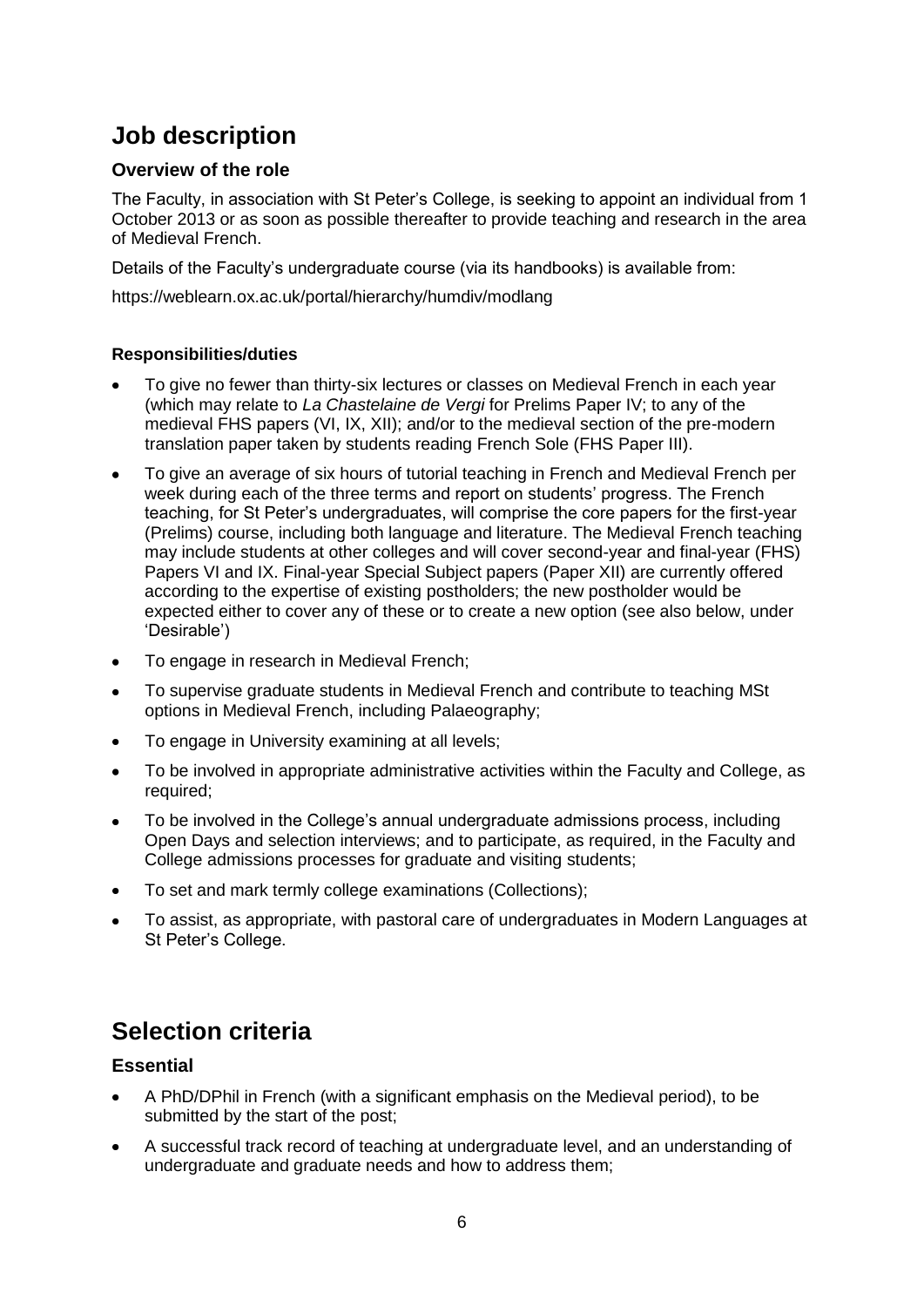- A strong research record in Medieval French, appropriate to the stage of the individual's  $\bullet$ career;
- Fluency in written and spoken English and French;
- A strong commitment to the tutorial system, and willingness to participate in and assist in the Faculty and College's life and governance.

#### **Desirable**

- Experience of graduate teaching and supervision.
- Some expertise in/experience of Anglo-Norman

# **Working at the University of Oxford**

For further information about working at Oxford, and the terms and conditions related to academic posts, please see:

[http://www.ox.ac.uk/about\\_the\\_university/jobs/academic](http://www.ox.ac.uk/about_the_university/jobs/academic)

# **How to apply**

The application process is via the University's on-line recruitment system. To retrieve the relevant 'Job Details' page, search for ID ref **106191** at: [www.recruit.ox.ac.uk](http://www.recruit.ox.ac.uk/) Or go to:

[https://www.recruit.ox.ac.uk/pls/hrisliverecruit/erq\\_jobspec\\_version\\_4.jobspec?p\\_id=106191](https://www.recruit.ox.ac.uk/pls/hrisliverecruit/erq_jobspec_version_4.jobspec?p_id=106191)

Once on the 'Job Details' page, click on the 'Apply Now' button and follow the on-screen instructions to register as a user.

You will then be required to complete a number of screens with your application details, relating to your skills and experience. You should also upload a CV, supporting statement and details of your publications.

Please save all uploaded documents to show your name and the document type.

You should also arrange for two referees to submit their references to [recruitment@mod](mailto:recruitment@mod-langs.ox.ac.uk)[langs.ox.ac.uk](mailto:recruitment@mod-langs.ox.ac.uk) by the closing date of **Wednesday 13 February 2013**.

**All applications, references and written work must be received by midday on the closing date of Wednesday 13 February 2013.**

Queries about the post itself should be addressed to Dr Helen Swift [\(Helen.swift@mod](mailto:Helen.swift@mod-langs.ox.ac.uk)[langs.ox.ac.uk](mailto:Helen.swift@mod-langs.ox.ac.uk) ).

Queries about the application process should be addressed to [recruitment@mod](mailto:recruitment@mod-langs.ox.ac.uk)[langs.ox.ac.uk](mailto:recruitment@mod-langs.ox.ac.uk) .

Should you experience any difficulties using the online application system, please email [recruitment.support@admin.ox.ac.uk](mailto:recruitment.support@admin.ox.ac.uk) .

Interviews are provisionally scheduled for **Monday 25 March 2013**. If you cannot make this date, please make this clear in your application.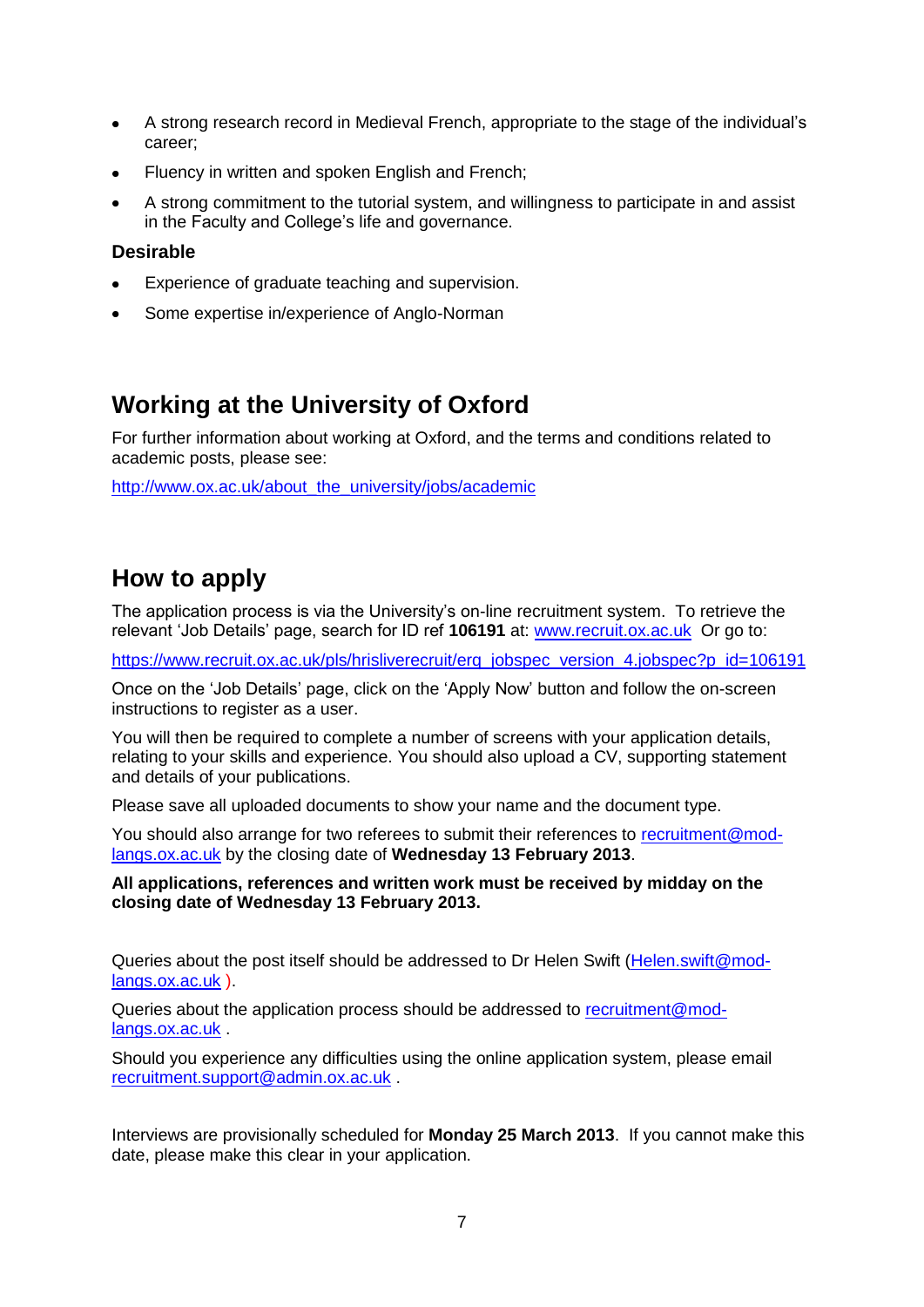### **Appendix 1 – Salary scale and allowances**

| Point | Faculty<br>Contribution | <b>College Contribution</b> | <b>Total salary</b> |
|-------|-------------------------|-----------------------------|---------------------|
| 1     | 35,966                  | 6,917                       | 42,883              |
| 2     | 37,042                  | 7,124                       | 44,166              |
| 3     | 38,149                  | 7,337                       | 45,486              |
| 4     | 39,290                  | 7,556                       | 46,846              |
| 5     | 40,464                  | 7,782                       | 48,246              |
| 6     | 41,674                  | 8,015                       | 49,689              |
| 7     | 42,920                  | 8,255                       | 51,175              |
| 8     | 44,205                  | 8,501                       | 52,706              |
| 9     | 45,527                  | 8,756                       | 54,283              |
| 10    | 46,890                  | 9,018                       | 55,908              |
| 11    | 48,293                  | 9,288                       | 57,581              |

University Lecturer salaries are paid partly by the University and partly by the College.

#### **Faculty allowances**

Faculty members are entitled to an annual research allowance (currently £500 per year) and an IT equipment allowance.

#### **College allowances**

Non-resident Fellows of St Peter's College receive a Housing Allowance of £7,169 p.a., which is taxable but which is included in the gross salary for purposes of superannuation. In addition, Fellows have access to a personal academic budget of £879 p.a. and receive an annual entertainment allowance of £260.

(See also Appendix 2 – College benefits, terms and conditions)